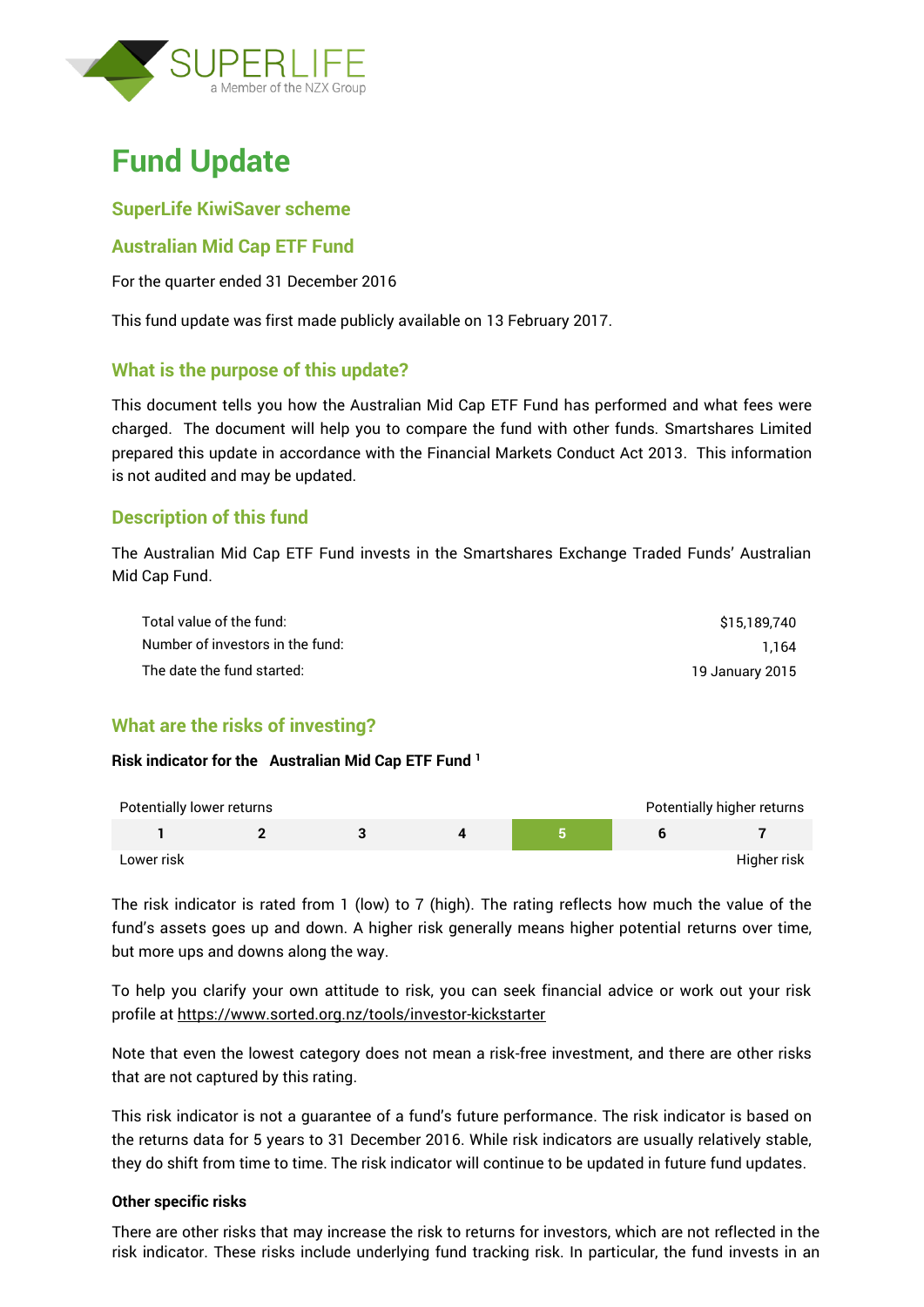

exchange traded fund, which is designed to track the return on a specific index. Tracking difference may occur when the weighting of each of the financial products included in the index changes, and the fund that tracks the index is not able to exactly match that change. There is a risk that this may result in the fund achieving a return that is lower than the index being tracked by the fund.

See the "Other Information - Risks" document on the offer register at www.business.govt.nz/disclose for further information.

## **How has the fund performed?**

|                                                                           | Past year |
|---------------------------------------------------------------------------|-----------|
| Annual return<br>(after deductions for charges and tax)                   | 15.79%    |
| Annual return<br>(after deductions for charges but before tax)            | 17.16%    |
| Market index annual return<br>(reflects no deduction for charges and tax) | 14.87%    |

The market index annual return is based on the annual return for the S&P/ASX Mid Cap 50 Index (NZD). Additional information about the market index is available on the offer register at [www.business.govt.nz/disclose](http://www.business.govt.nz/disclose)



#### **Annual return graph**

This shows the return after fund charges and tax for each year ending 31 March since the fund started. The last bar shows the average annual return since the fund started, up to 31 December 2016.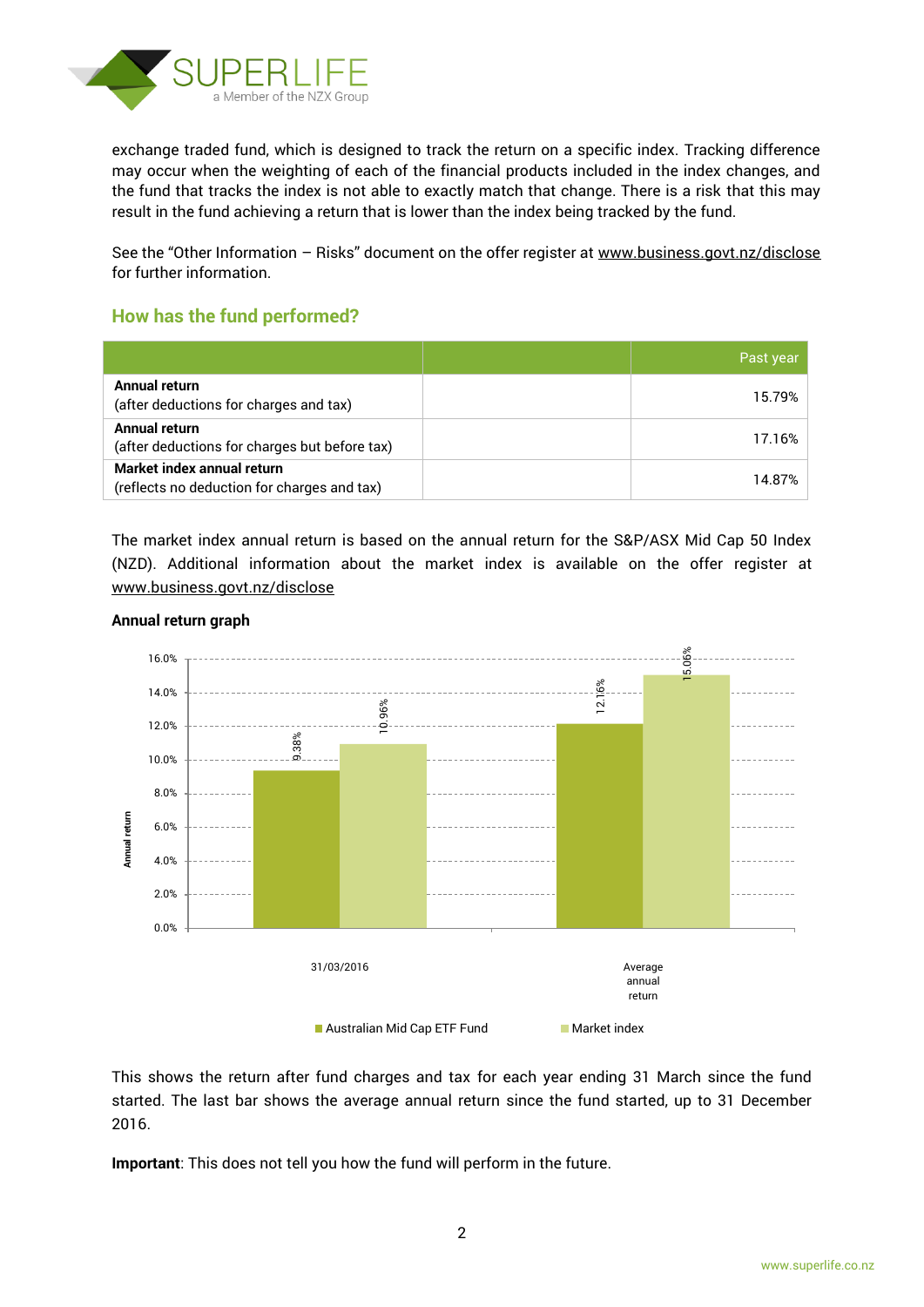

Returns in this update are after tax at the highest prescribed investor rate (PIR) of tax for an individual New Zealand resident. Your tax may be lower.

## **What fees are investors charged?**

Investors in the Australian Mid Cap ETF Fund are charged fund charges. In the year to 31 March 2016 these were:

|                                                        | % per annum of fund's net asset value |
|--------------------------------------------------------|---------------------------------------|
| Total fund charges (estimate)                          | 0.61%                                 |
| Which are made up of:                                  |                                       |
| Total management and administration charges (estimate) | 0.61%                                 |
| Including:                                             |                                       |
| Manager's basic fee                                    | 0.60%                                 |
| Other management and administration charges (estimate) | 0.01%                                 |
| <b>Total performance-based fees</b>                    | 0.00%                                 |
| Other charges                                          | Dollar amount per investor            |
| Administration fee                                     | \$30 per annum                        |

The Scheme has a transfer fee. You will be charged this fee if you transfer your investment to another KiwiSaver scheme. The fee is \$100.

See the "Other Information – Fees" document on the offer register at www.business.govt.nz/disclose for further information about the fees you will be charged for investing in the SuperLife KiwiSaver scheme.

Small differences in fees and charges can have a big impact on your investment over the long term.

### **Example of how this applies to an investor**

Jess had \$10,000 in the fund at the start of the year and did not make any further contributions. At the end of the year, Jess received a return after fund charges were deducted of \$1,579 (that is 15.79% of her initial \$10,000). Jess paid other charges of \$33<sup>2</sup> . This gives Jess a total return after tax of \$1,546 for the year.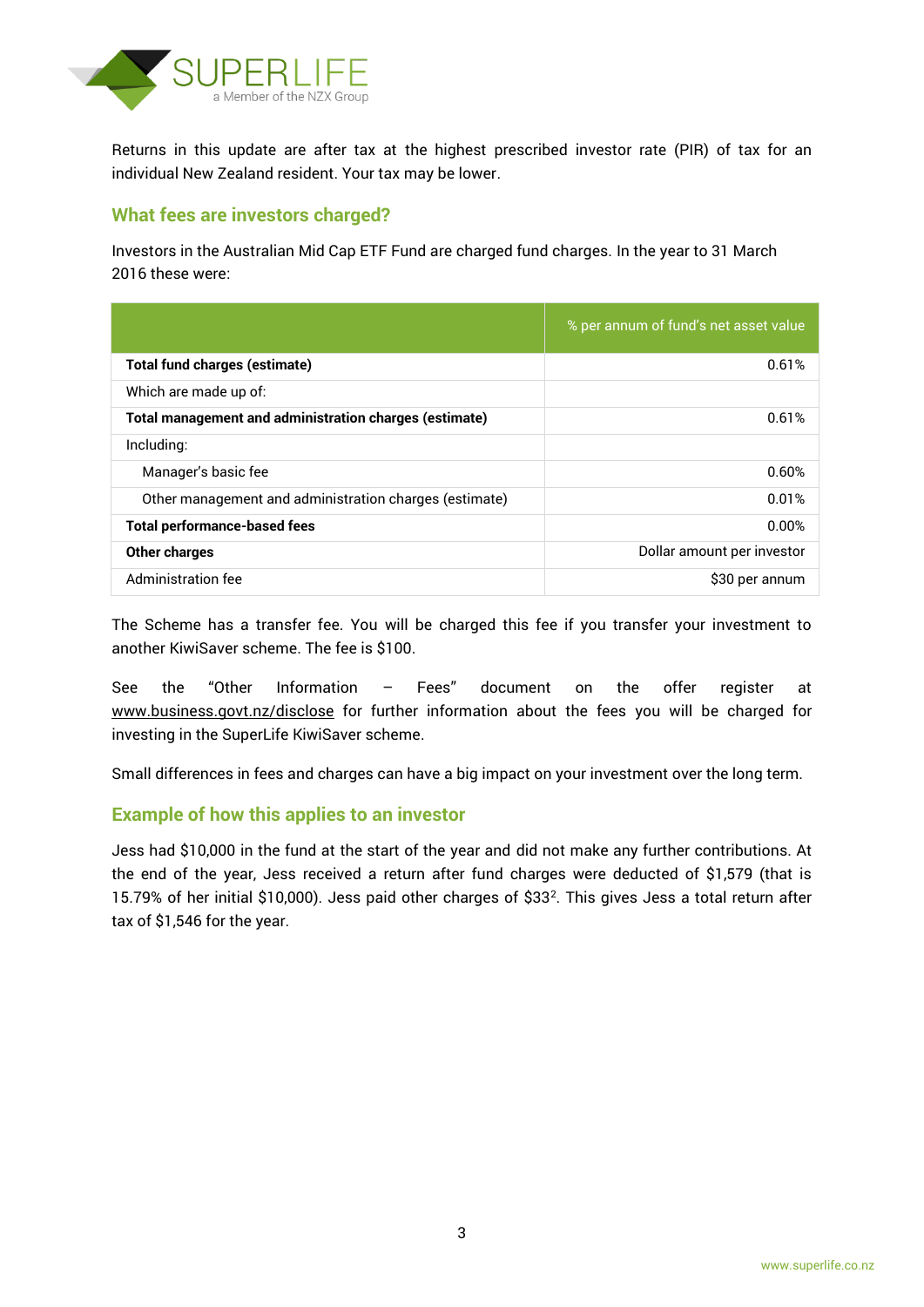

# **What does the fund invest in?**

#### **Actual investment mix**

This shows the types of assets that the fund invests in.



#### **Target investment mix**

This shows the mix of assets that the fund generally intends to invest in.

| <b>Asset Category</b>        | Target asset mix |
|------------------------------|------------------|
| Cash and cash equivalents    |                  |
| New Zealand fixed interest   |                  |
| International fixed interest |                  |
| Australasian equities        | 100.00%          |
| International equities       |                  |
| Listed property              |                  |
| Unlisted property            |                  |
| Commodities                  |                  |
| Other                        |                  |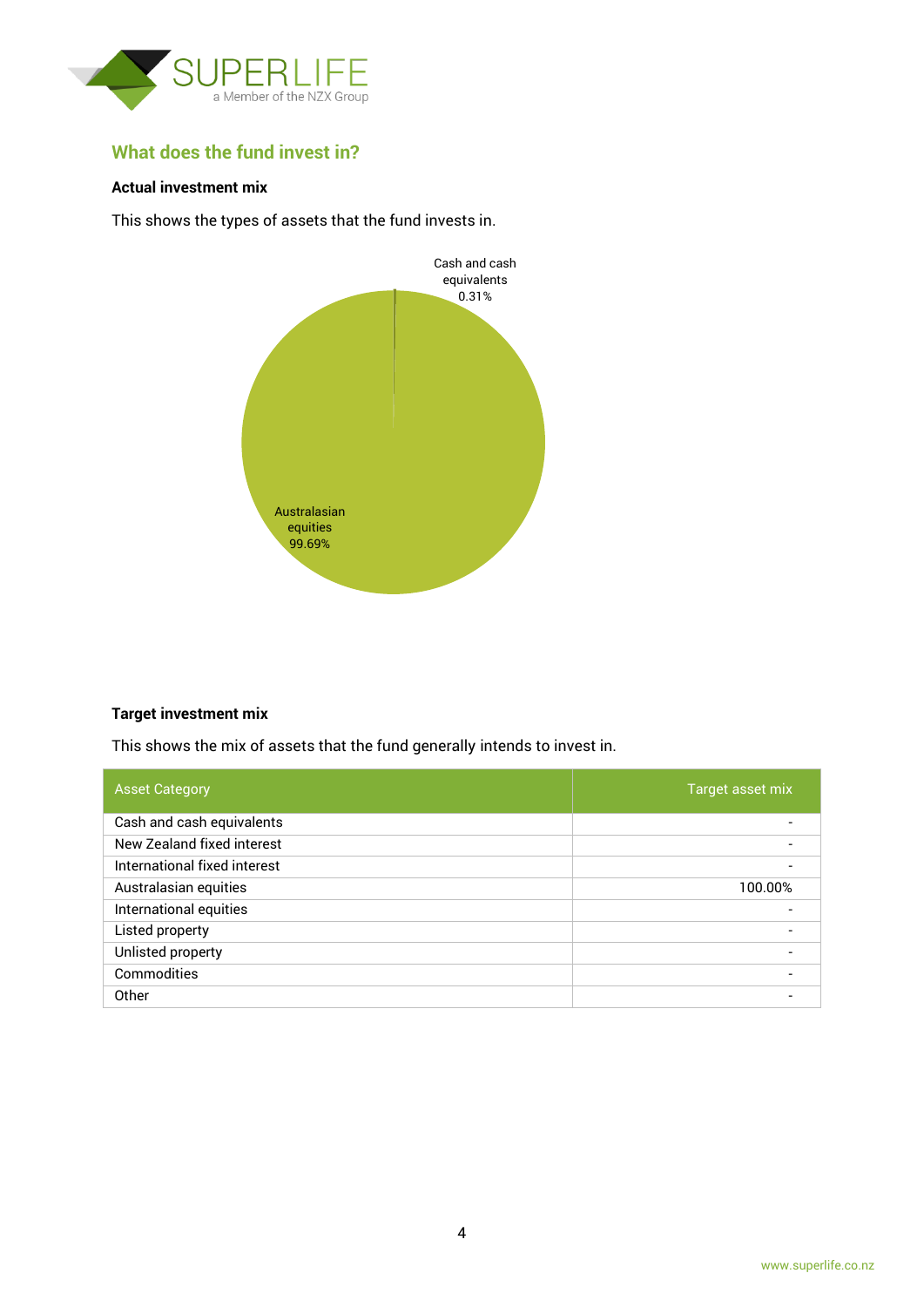

#### **Top 10 investments**

| <b>Name</b>                       | % of fund<br>net assets | <b>Type</b>              | Country              | <b>Credit rating</b><br>(if applicable) |
|-----------------------------------|-------------------------|--------------------------|----------------------|-----------------------------------------|
| Fortescue Metals Group Ltd        | 5.48%                   | Australasian<br>equities | Australia            |                                         |
| Aristocrat Leisure Limited        | 5.07%                   | Australasian<br>equities | Australia            |                                         |
| <b>Cochlear Limited</b>           | 3.84%                   | Australasian<br>equities | Australia            |                                         |
| Duet Group                        | 3.64%                   | Australasian<br>equities | Australia            |                                         |
| <b>Boral Limited</b>              | 3.47%                   | Australasian<br>equities | Australia            |                                         |
| <b>Challenger Limited</b>         | 3.46%                   | Australasian<br>equities | Australia            |                                         |
| Bendigo and Adelaide Bank Limited | 3.28%                   | Australasian<br>equities | Australia            |                                         |
| <b>Tatts Group Limited</b>        | 3.22%                   | Australasian<br>equities | Australia            |                                         |
| <b>Bluescope Steel Limited</b>    | 2.87%                   | Australasian<br>equities | Australia            |                                         |
| <b>Resmed Inc.</b>                | 2.82%                   | Australasian<br>equities | <b>United States</b> |                                         |

The top 10 investments make up 37.14% of the fund.

#### **Currency hedging**

The fund does not hedge its foreign currency exposure.

## **Key personnel**

This shows the directors and employees who have the most influence on the investment decisions of the fund:

| <b>Name</b>           | <b>Current position</b> | Time in current<br>position | Previous or other<br>positions                 | Time in previous /<br>other position |
|-----------------------|-------------------------|-----------------------------|------------------------------------------------|--------------------------------------|
| <b>Timothy Oliver</b> | Director                | 3 years and 4               | <b>Chief Executive Officer -</b>               | 4 years and 7                        |
| <b>Bennett</b>        |                         | months                      | <b>NZX</b>                                     | months                               |
| Michael John          | Head of SuperLife       | 1 year and 11               | Director - SuperLife                           | 18 years and 6                       |
| Chamberlain           | <b>Funds Management</b> | months                      | Limited                                        | months                               |
| <b>Guy Roulston</b>   | Director                | 1 year and 1                | <b>Corporate Governance</b>                    | 1 year and 8                         |
| Elliffe               |                         | month                       | Manager - ACC                                  | months                               |
| Bevan Keith<br>Miller | <b>Director</b>         | 3 years and 4<br>months     | <b>Chief Financial Officer -</b><br><b>NZX</b> | 4 years                              |
| Alister John          | <b>Director</b>         | 1 year and 1                | Investment Manager -                           | 1 year and 11                        |
| Williams              |                         | month                       | <b>Trust Management</b>                        | months                               |